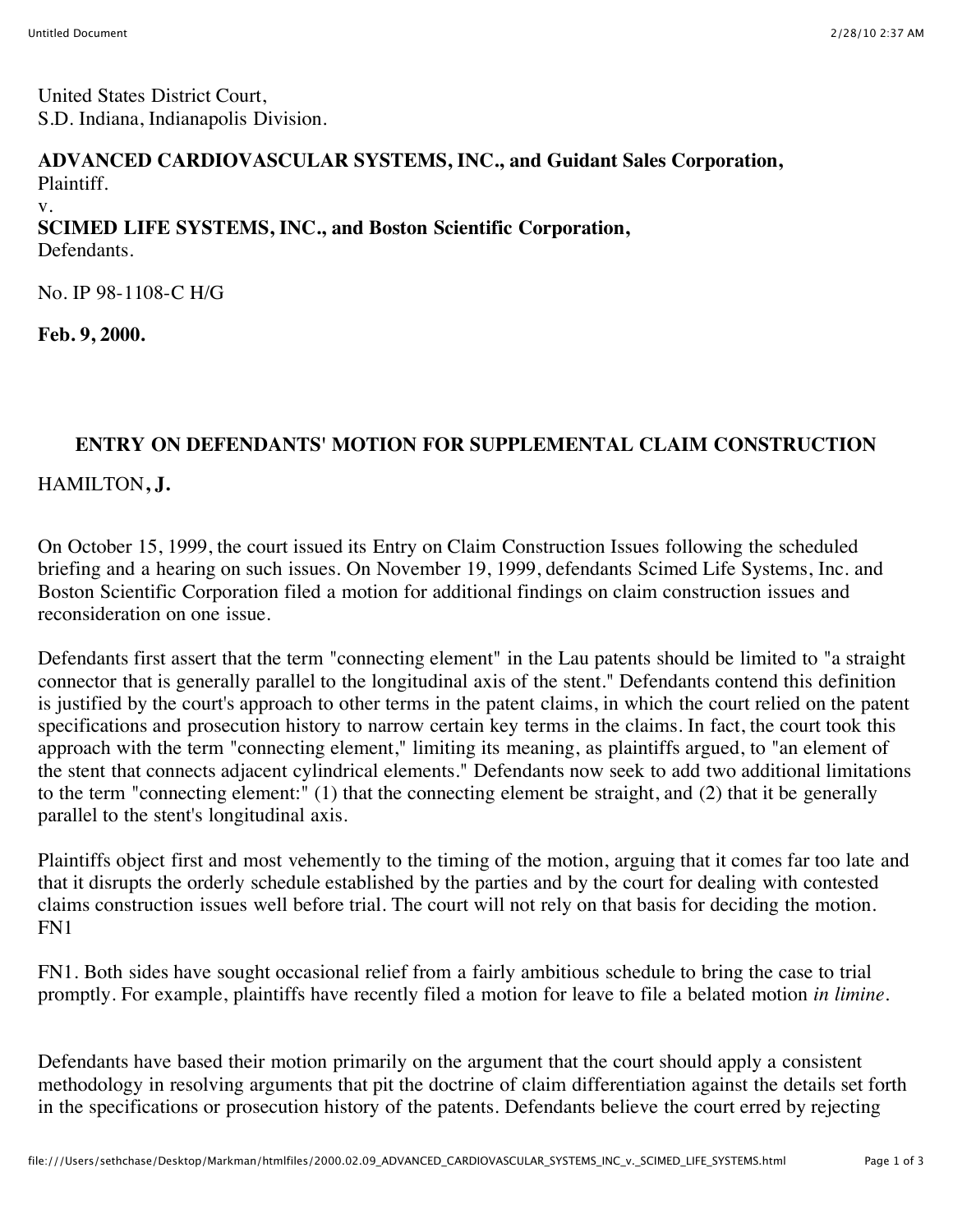their claim differentiation arguments on two important issues. In the new motion, defendants contend in essence that, because the court was willing to find that the principle of claim differentiation had been overcome by the specifications on several points argued by plaintiffs, the court should take the same approach and add some limitations proposed by defendants to narrow broader claim language.

Plaintiffs, in turn, rely on the principle of claim differentiation to oppose defendants' proposed additional limitations on the term "connecting element." In the '955 patent, the term "connecting element" appears without the limitations proposed by defendants. In the '158 patent, dependent Claim 3 limits the term "connecting element" to the "stent of claim 2 wherein said connecting elements are generally straight." In the '154 patent, Claim 12 refers to "generally parallel connecting elements." The same limitation appears in Claim 4 of the '158 patent. These efforts at differentiation between claims tend to weigh against imposing the limitations on the term where it was used without the limitations imposed in some of the claims. However, based on the prosecution history of the '154 patent, the court has construed the "generally parallel" language in Claim 12 of the '154 patent to mean generally parallel both to each other and to the longitudinal axis of the stent. Entry on Claims Construction Issues at 27.

The issue now is whether this limitation of being generally parallel both to each other and to the longitudinal axis of the stent should apply to all uses of "connecting elements" in the Lau patents, including those that do not refer specifically to "generally parallel" connecting elements. Plaintiffs contend the prosecution history the court used to limit the term in Claim 12 of the '154 patent is limited to that claim. The court disagrees.

To overcome the principle of claim differentiation, a party must make a persuasive showing, based ordinarily on the patent's specification and/or prosecution history, that no other interpretation is viable. See, *e.g.,* Laitram Corp. v. Rexnord, Inc ., 939 F.2d 1533, 1538 (Fed.Cir.1991); O.I. Corp. v. Tekmar Co., Inc., 115 F.3d 1576, 1582 (Fed.Cir.1997).

A patent's specification often provides the strongest source for construing claim language, including narrowing the construction of claim language. Defendants have not pointed to language in the patents' specifications showing that the "connecting elements" must be straight or that they must be generally parallel to the longitudinal axis of the stent. Defendants also have not shown that the connecting elements in the Lau patents must be straight and must be generally parallel to the longitudinal axis to function and to provide the claimed benefits of the Lau invention.

However, a patent's prosecution history also provides evidence for claim construction. In the court's initial claim construction decision, the court interpreted the language in Claim 12 of the '154 patent that referred to "a plurality of generally parallel connecting elements for interconnecting said cylindrical elements...." The court construed the phrase "generally parallel" to mean that the connecting elements must be generally parallel to each other and to the longitudinal axis of the stent. Entry at 25-27. This construction resulted from the prosecution history, in which the '417 Palmaz patent was distinguished on the basis that it had connecting elements in a "non-parallel relationship with respect to the longitudinal axis." See Entry at 26, citing Ex. 7 at 0018-19.

Such efforts to distinguish prior art in the prosecution history provide powerful evidence in construing a claim. In light of the '417 Palmaz patent, the court sees no reason that the requirement that connecting elements be generally parallel to the longitudinal axis of the stent should not apply to any use of the term "connecting elements" in the Lau patents. Otherwise, the connecting elements would not be distinguishable